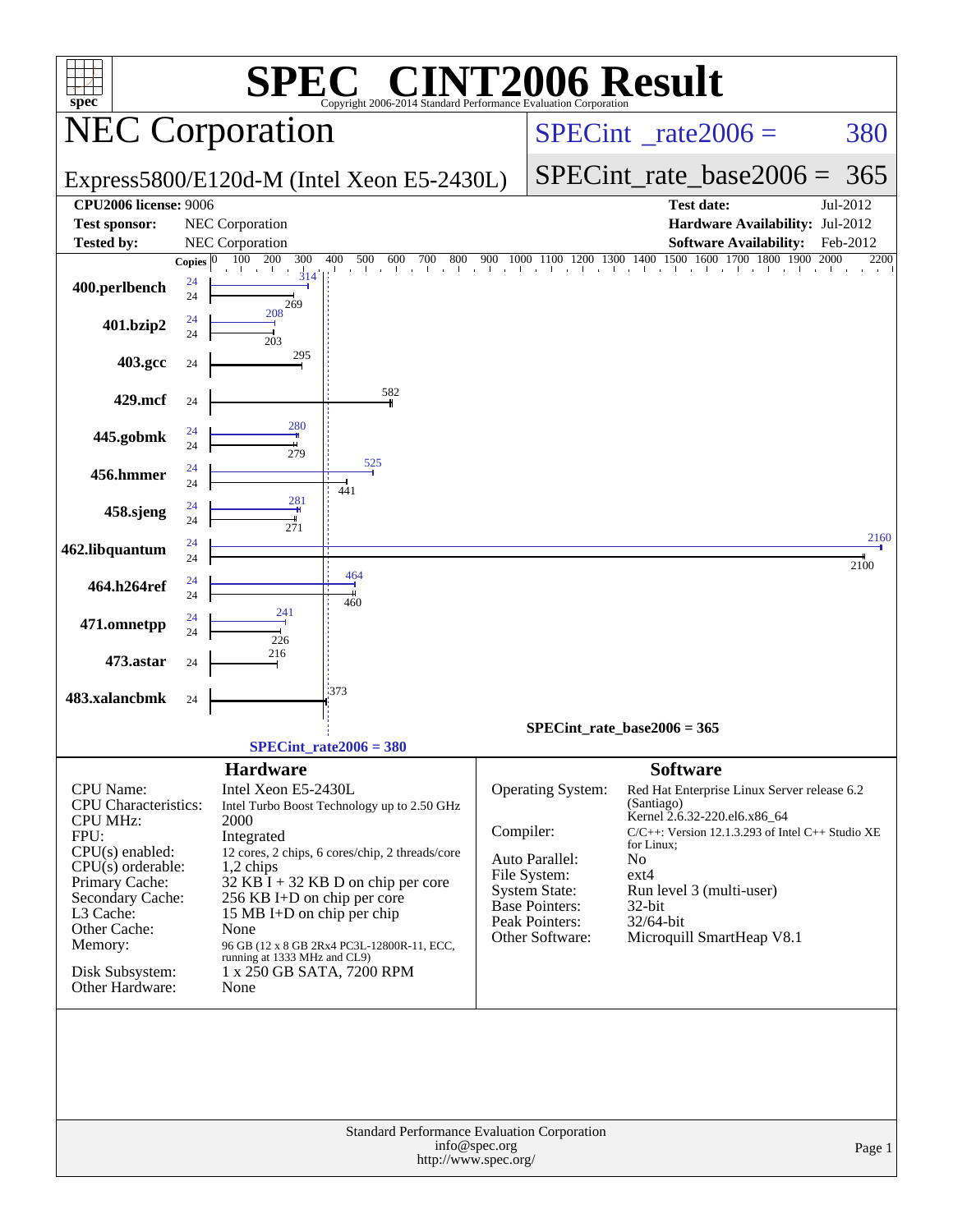

## NEC Corporation

SPECint rate $2006 = 380$ 

#### Express5800/E120d-M (Intel Xeon E5-2430L) [SPECint\\_rate\\_base2006 =](http://www.spec.org/auto/cpu2006/Docs/result-fields.html#SPECintratebase2006) 365

**[CPU2006 license:](http://www.spec.org/auto/cpu2006/Docs/result-fields.html#CPU2006license)** 9006 **[Test date:](http://www.spec.org/auto/cpu2006/Docs/result-fields.html#Testdate)** Jul-2012 **[Test sponsor:](http://www.spec.org/auto/cpu2006/Docs/result-fields.html#Testsponsor)** NEC Corporation **[Hardware Availability:](http://www.spec.org/auto/cpu2006/Docs/result-fields.html#HardwareAvailability)** Jul-2012 **[Tested by:](http://www.spec.org/auto/cpu2006/Docs/result-fields.html#Testedby)** NEC Corporation **[Software Availability:](http://www.spec.org/auto/cpu2006/Docs/result-fields.html#SoftwareAvailability)** Feb-2012

#### **[Results Table](http://www.spec.org/auto/cpu2006/Docs/result-fields.html#ResultsTable)**

|                                                                                                          | <b>Base</b>   |                |       |                |       |                |                  | <b>Peak</b>   |                |              |                |              |                |              |
|----------------------------------------------------------------------------------------------------------|---------------|----------------|-------|----------------|-------|----------------|------------------|---------------|----------------|--------------|----------------|--------------|----------------|--------------|
| <b>Benchmark</b>                                                                                         | <b>Copies</b> | <b>Seconds</b> | Ratio | <b>Seconds</b> | Ratio | <b>Seconds</b> | Ratio            | <b>Copies</b> | <b>Seconds</b> | <b>Ratio</b> | <b>Seconds</b> | <b>Ratio</b> | <b>Seconds</b> | <b>Ratio</b> |
| 400.perlbench                                                                                            | 24            | 871            | 269   | 870            | 269   | 872            | 269 <sub>1</sub> | 24            | 743            | 315          | 749            | 313          | 746            | 314          |
| 401.bzip2                                                                                                | 24            | 1140           | 203   | 1137           | 204   | 1140           | 203              | 24            | 1120           | 207          | 1112           | 208          | 1116           | 208          |
| $403.\mathrm{gcc}$                                                                                       | 24            | 654            | 295   | 657            | 294   | 653            | 296              | 24            | 654            | 295          | 657            | 294          | 653            | 296          |
| $429$ .mcf                                                                                               | 24            | 379            | 578   | 374            | 586   | 376            | 582              | 24            | 379            | 578          | 374            | 586          | 376            | 582          |
| $445$ .gobmk                                                                                             | 24            | 939            | 268   | 904            | 279   | 904            | 279              | 24            | 899            | 280          | 890            | 283          | 913            | 276          |
| 456.hmmer                                                                                                | 24            | 507            | 442   | 508            | 441   | 510            | 439              | 24            | 427            | 525          | 429            | 522          | 427            | 525          |
| $458$ .sjeng                                                                                             | 24            | 1071           | 271   | 1047           | 277   | 1074           | <b>270</b>       | 24            | 1037           | 280          | 1033           | 281          | 1003           | 289          |
| 462.libquantum                                                                                           | 24            | 237            | 2100  | 237            | 2100  | 236            | 2110             | 24            | 230            | 2160         | 230            | 2160         | 230            | 2160         |
| 464.h264ref                                                                                              | 24            | 1136           | 468   | 1155           | 460   | 1158           | 459              | 24            | 1140           | 466          | 1145           | 464          | 1144           | <b>464</b>   |
| 471.omnetpp                                                                                              | 24            | 662            | 226   | 663            | 226   | 664            | 226              | 24            | 622            | 241          | 622            | 241          | 621            | 242          |
| 473.astar                                                                                                | 24            | 781            | 216   | 781            | 216   | 779            | 216              | 24            | 781            | 216          | 781            | 216          | 779            | 216          |
| 483.xalancbmk                                                                                            | 24            | 443            | 373   | 445            | 372   | 443            | 374              | 24            | 443            | 373          | 445            | 372          | 443            | 374          |
| Results appear in the order in which they were run. Bold underlined text indicates a median measurement. |               |                |       |                |       |                |                  |               |                |              |                |              |                |              |

#### **[Submit Notes](http://www.spec.org/auto/cpu2006/Docs/result-fields.html#SubmitNotes)**

 The numactl mechanism was used to bind copies to processors. The config file option 'submit' was used to generate numactl commands to bind each copy to a specific processor. For details, please see the config file.

#### **[Operating System Notes](http://www.spec.org/auto/cpu2006/Docs/result-fields.html#OperatingSystemNotes)**

Stack size set to unlimited using "ulimit -s unlimited"

#### **[Platform Notes](http://www.spec.org/auto/cpu2006/Docs/result-fields.html#PlatformNotes)**

 BIOS Settings: Energy Performance: Performance

#### **[General Notes](http://www.spec.org/auto/cpu2006/Docs/result-fields.html#GeneralNotes)**

Environment variables set by runspec before the start of the run: LD\_LIBRARY\_PATH = "/home/cpu2006/libs/32:/home/cpu2006/libs/64"

 Added glibc-static-2.12-1.47.el6.x86\_64.rpm to enable static linking

 Transparent Huge Pages enabled with: echo always > /sys/kernel/mm/redhat\_transparent\_hugepage/enabled Filesystem page cache cleared with: echo 1> /proc/sys/vm/drop\_caches runspec command invoked through numactl i.e.:

Continued on next page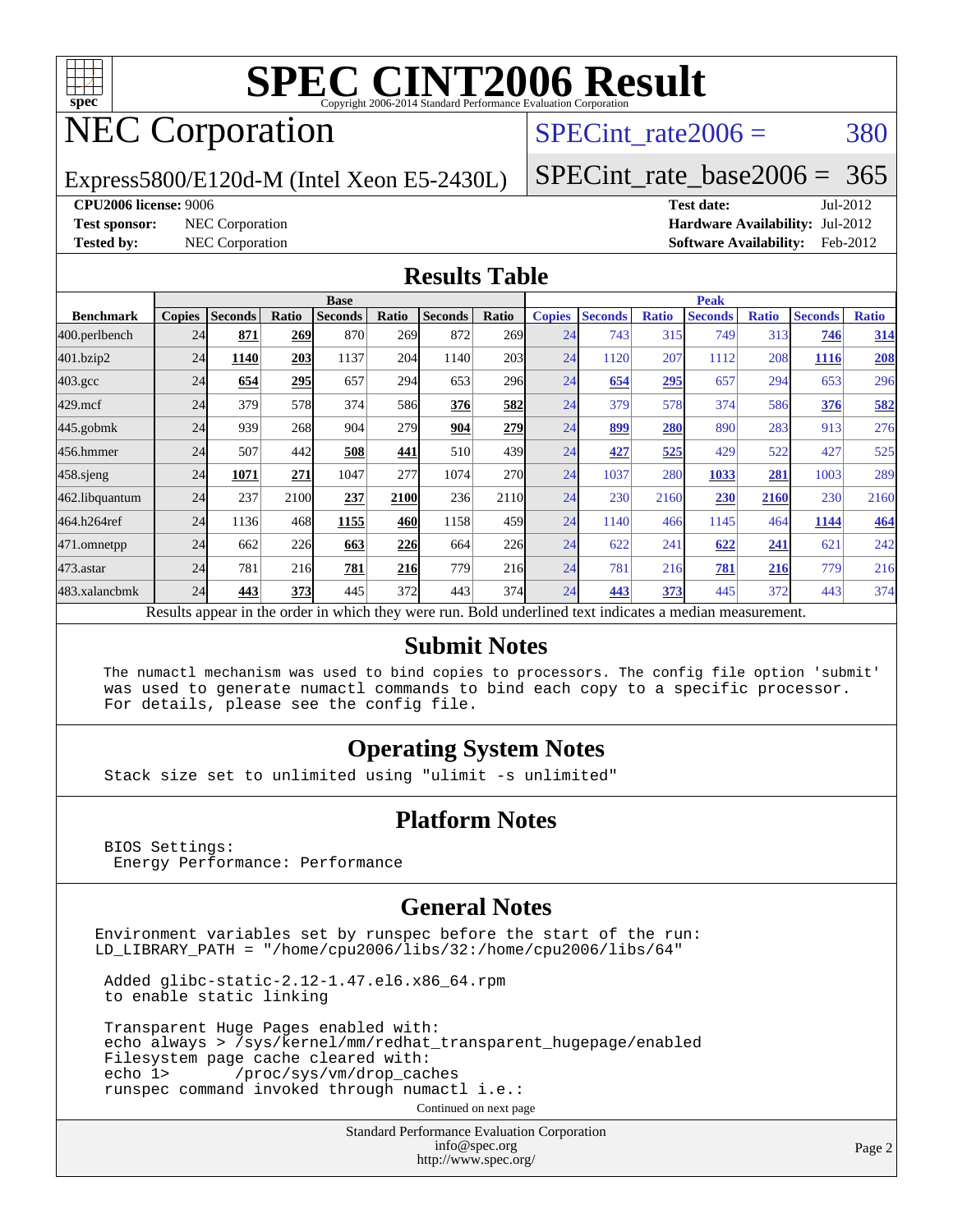

## NEC Corporation

SPECint rate $2006 = 380$ 

[SPECint\\_rate\\_base2006 =](http://www.spec.org/auto/cpu2006/Docs/result-fields.html#SPECintratebase2006) 365

Express5800/E120d-M (Intel Xeon E5-2430L)

**[CPU2006 license:](http://www.spec.org/auto/cpu2006/Docs/result-fields.html#CPU2006license)** 9006 **[Test date:](http://www.spec.org/auto/cpu2006/Docs/result-fields.html#Testdate)** Jul-2012 **[Test sponsor:](http://www.spec.org/auto/cpu2006/Docs/result-fields.html#Testsponsor)** NEC Corporation **[Hardware Availability:](http://www.spec.org/auto/cpu2006/Docs/result-fields.html#HardwareAvailability)** Jul-2012 **[Tested by:](http://www.spec.org/auto/cpu2006/Docs/result-fields.html#Testedby)** NEC Corporation **[Software Availability:](http://www.spec.org/auto/cpu2006/Docs/result-fields.html#SoftwareAvailability)** Feb-2012

#### **[General Notes \(Continued\)](http://www.spec.org/auto/cpu2006/Docs/result-fields.html#GeneralNotes)**

numactl --interleave=all runspec <etc>

#### **[Base Compiler Invocation](http://www.spec.org/auto/cpu2006/Docs/result-fields.html#BaseCompilerInvocation)**

[C benchmarks](http://www.spec.org/auto/cpu2006/Docs/result-fields.html#Cbenchmarks): [icc -m32](http://www.spec.org/cpu2006/results/res2012q3/cpu2006-20120802-24011.flags.html#user_CCbase_intel_icc_5ff4a39e364c98233615fdd38438c6f2)

[C++ benchmarks:](http://www.spec.org/auto/cpu2006/Docs/result-fields.html#CXXbenchmarks) [icpc -m32](http://www.spec.org/cpu2006/results/res2012q3/cpu2006-20120802-24011.flags.html#user_CXXbase_intel_icpc_4e5a5ef1a53fd332b3c49e69c3330699)

**[Base Portability Flags](http://www.spec.org/auto/cpu2006/Docs/result-fields.html#BasePortabilityFlags)**

 400.perlbench: [-DSPEC\\_CPU\\_LINUX\\_IA32](http://www.spec.org/cpu2006/results/res2012q3/cpu2006-20120802-24011.flags.html#b400.perlbench_baseCPORTABILITY_DSPEC_CPU_LINUX_IA32) 462.libquantum: [-DSPEC\\_CPU\\_LINUX](http://www.spec.org/cpu2006/results/res2012q3/cpu2006-20120802-24011.flags.html#b462.libquantum_baseCPORTABILITY_DSPEC_CPU_LINUX) 483.xalancbmk: [-DSPEC\\_CPU\\_LINUX](http://www.spec.org/cpu2006/results/res2012q3/cpu2006-20120802-24011.flags.html#b483.xalancbmk_baseCXXPORTABILITY_DSPEC_CPU_LINUX)

### **[Base Optimization Flags](http://www.spec.org/auto/cpu2006/Docs/result-fields.html#BaseOptimizationFlags)**

[C benchmarks](http://www.spec.org/auto/cpu2006/Docs/result-fields.html#Cbenchmarks):

[-xSSE4.2](http://www.spec.org/cpu2006/results/res2012q3/cpu2006-20120802-24011.flags.html#user_CCbase_f-xSSE42_f91528193cf0b216347adb8b939d4107) [-ipo](http://www.spec.org/cpu2006/results/res2012q3/cpu2006-20120802-24011.flags.html#user_CCbase_f-ipo) [-O3](http://www.spec.org/cpu2006/results/res2012q3/cpu2006-20120802-24011.flags.html#user_CCbase_f-O3) [-no-prec-div](http://www.spec.org/cpu2006/results/res2012q3/cpu2006-20120802-24011.flags.html#user_CCbase_f-no-prec-div) [-opt-prefetch](http://www.spec.org/cpu2006/results/res2012q3/cpu2006-20120802-24011.flags.html#user_CCbase_f-opt-prefetch) [-opt-mem-layout-trans=3](http://www.spec.org/cpu2006/results/res2012q3/cpu2006-20120802-24011.flags.html#user_CCbase_f-opt-mem-layout-trans_a7b82ad4bd7abf52556d4961a2ae94d5)

[C++ benchmarks:](http://www.spec.org/auto/cpu2006/Docs/result-fields.html#CXXbenchmarks)

[-xSSE4.2](http://www.spec.org/cpu2006/results/res2012q3/cpu2006-20120802-24011.flags.html#user_CXXbase_f-xSSE42_f91528193cf0b216347adb8b939d4107) [-ipo](http://www.spec.org/cpu2006/results/res2012q3/cpu2006-20120802-24011.flags.html#user_CXXbase_f-ipo) [-O3](http://www.spec.org/cpu2006/results/res2012q3/cpu2006-20120802-24011.flags.html#user_CXXbase_f-O3) [-no-prec-div](http://www.spec.org/cpu2006/results/res2012q3/cpu2006-20120802-24011.flags.html#user_CXXbase_f-no-prec-div) [-opt-prefetch](http://www.spec.org/cpu2006/results/res2012q3/cpu2006-20120802-24011.flags.html#user_CXXbase_f-opt-prefetch) [-opt-mem-layout-trans=3](http://www.spec.org/cpu2006/results/res2012q3/cpu2006-20120802-24011.flags.html#user_CXXbase_f-opt-mem-layout-trans_a7b82ad4bd7abf52556d4961a2ae94d5) [-Wl,-z,muldefs](http://www.spec.org/cpu2006/results/res2012q3/cpu2006-20120802-24011.flags.html#user_CXXbase_link_force_multiple1_74079c344b956b9658436fd1b6dd3a8a) [-L/opt/SmartHeap\\_8.1/lib -lsmartheap](http://www.spec.org/cpu2006/results/res2012q3/cpu2006-20120802-24011.flags.html#user_CXXbase_SmartHeap_d5ba4dfc9de25d3c657c7de7476e66c5)

### **[Base Other Flags](http://www.spec.org/auto/cpu2006/Docs/result-fields.html#BaseOtherFlags)**

[C benchmarks](http://www.spec.org/auto/cpu2006/Docs/result-fields.html#Cbenchmarks):

403.gcc: [-Dalloca=\\_alloca](http://www.spec.org/cpu2006/results/res2012q3/cpu2006-20120802-24011.flags.html#b403.gcc_baseEXTRA_CFLAGS_Dalloca_be3056838c12de2578596ca5467af7f3)

#### **[Peak Compiler Invocation](http://www.spec.org/auto/cpu2006/Docs/result-fields.html#PeakCompilerInvocation)**

[C benchmarks \(except as noted below\)](http://www.spec.org/auto/cpu2006/Docs/result-fields.html#Cbenchmarksexceptasnotedbelow):

[icc -m32](http://www.spec.org/cpu2006/results/res2012q3/cpu2006-20120802-24011.flags.html#user_CCpeak_intel_icc_5ff4a39e364c98233615fdd38438c6f2)

400.perlbench: [icc -m64](http://www.spec.org/cpu2006/results/res2012q3/cpu2006-20120802-24011.flags.html#user_peakCCLD400_perlbench_intel_icc_64bit_bda6cc9af1fdbb0edc3795bac97ada53)

401.bzip2: [icc -m64](http://www.spec.org/cpu2006/results/res2012q3/cpu2006-20120802-24011.flags.html#user_peakCCLD401_bzip2_intel_icc_64bit_bda6cc9af1fdbb0edc3795bac97ada53)

456.hmmer: [icc -m64](http://www.spec.org/cpu2006/results/res2012q3/cpu2006-20120802-24011.flags.html#user_peakCCLD456_hmmer_intel_icc_64bit_bda6cc9af1fdbb0edc3795bac97ada53)

Continued on next page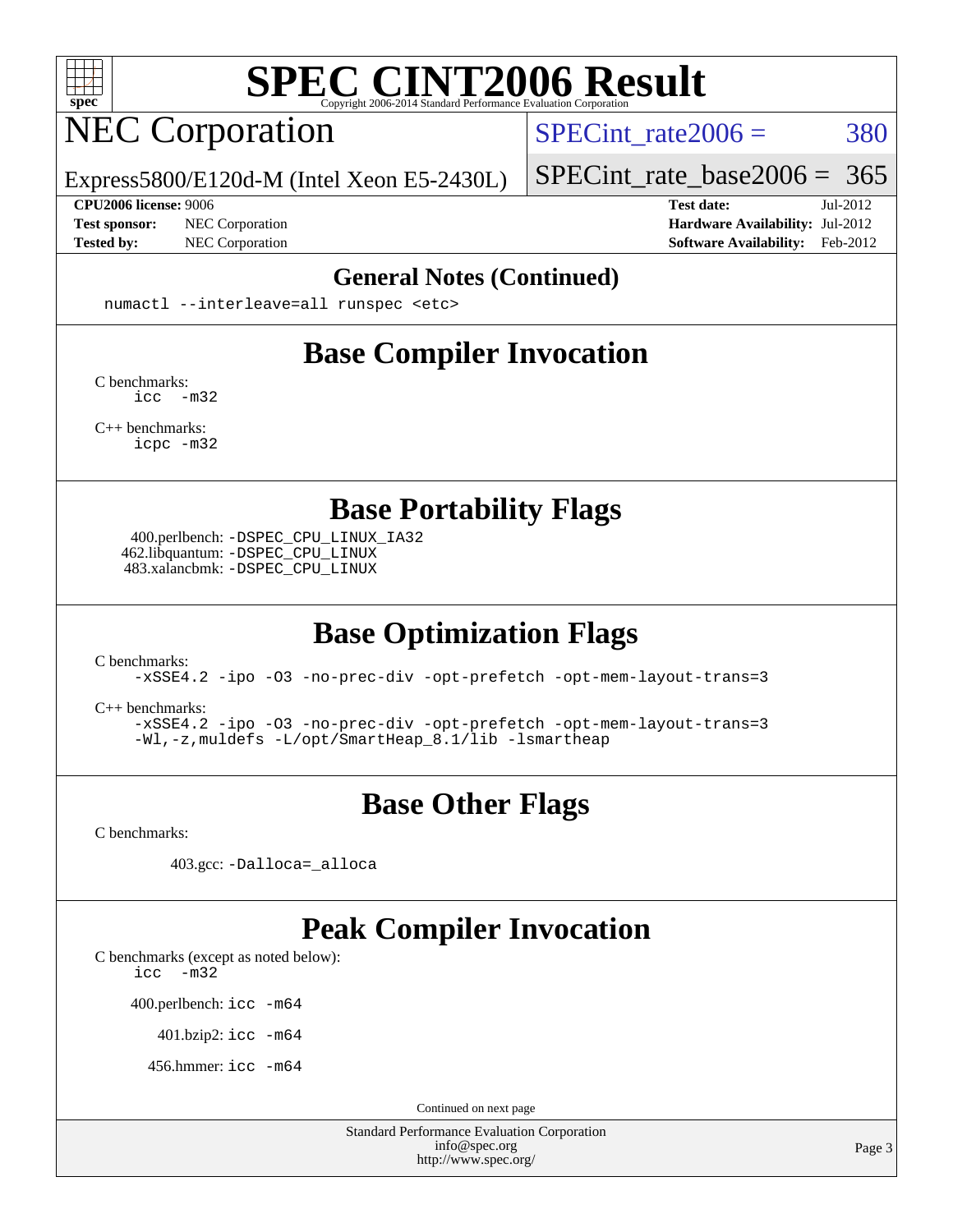

## NEC Corporation

SPECint rate $2006 = 380$ 

Express5800/E120d-M (Intel Xeon E5-2430L)

[SPECint\\_rate\\_base2006 =](http://www.spec.org/auto/cpu2006/Docs/result-fields.html#SPECintratebase2006) 365

**[CPU2006 license:](http://www.spec.org/auto/cpu2006/Docs/result-fields.html#CPU2006license)** 9006 **[Test date:](http://www.spec.org/auto/cpu2006/Docs/result-fields.html#Testdate)** Jul-2012 **[Test sponsor:](http://www.spec.org/auto/cpu2006/Docs/result-fields.html#Testsponsor)** NEC Corporation **[Hardware Availability:](http://www.spec.org/auto/cpu2006/Docs/result-fields.html#HardwareAvailability)** Jul-2012 **[Tested by:](http://www.spec.org/auto/cpu2006/Docs/result-fields.html#Testedby)** NEC Corporation **[Software Availability:](http://www.spec.org/auto/cpu2006/Docs/result-fields.html#SoftwareAvailability)** Feb-2012

### **[Peak Compiler Invocation \(Continued\)](http://www.spec.org/auto/cpu2006/Docs/result-fields.html#PeakCompilerInvocation)**

458.sjeng: [icc -m64](http://www.spec.org/cpu2006/results/res2012q3/cpu2006-20120802-24011.flags.html#user_peakCCLD458_sjeng_intel_icc_64bit_bda6cc9af1fdbb0edc3795bac97ada53)

[C++ benchmarks:](http://www.spec.org/auto/cpu2006/Docs/result-fields.html#CXXbenchmarks)

[icpc -m32](http://www.spec.org/cpu2006/results/res2012q3/cpu2006-20120802-24011.flags.html#user_CXXpeak_intel_icpc_4e5a5ef1a53fd332b3c49e69c3330699)

**[Peak Portability Flags](http://www.spec.org/auto/cpu2006/Docs/result-fields.html#PeakPortabilityFlags)**

 400.perlbench: [-DSPEC\\_CPU\\_LP64](http://www.spec.org/cpu2006/results/res2012q3/cpu2006-20120802-24011.flags.html#b400.perlbench_peakCPORTABILITY_DSPEC_CPU_LP64) [-DSPEC\\_CPU\\_LINUX\\_X64](http://www.spec.org/cpu2006/results/res2012q3/cpu2006-20120802-24011.flags.html#b400.perlbench_peakCPORTABILITY_DSPEC_CPU_LINUX_X64) 401.bzip2: [-DSPEC\\_CPU\\_LP64](http://www.spec.org/cpu2006/results/res2012q3/cpu2006-20120802-24011.flags.html#suite_peakCPORTABILITY401_bzip2_DSPEC_CPU_LP64) 456.hmmer: [-DSPEC\\_CPU\\_LP64](http://www.spec.org/cpu2006/results/res2012q3/cpu2006-20120802-24011.flags.html#suite_peakCPORTABILITY456_hmmer_DSPEC_CPU_LP64) 458.sjeng: [-DSPEC\\_CPU\\_LP64](http://www.spec.org/cpu2006/results/res2012q3/cpu2006-20120802-24011.flags.html#suite_peakCPORTABILITY458_sjeng_DSPEC_CPU_LP64) 462.libquantum: [-DSPEC\\_CPU\\_LINUX](http://www.spec.org/cpu2006/results/res2012q3/cpu2006-20120802-24011.flags.html#b462.libquantum_peakCPORTABILITY_DSPEC_CPU_LINUX) 483.xalancbmk: [-DSPEC\\_CPU\\_LINUX](http://www.spec.org/cpu2006/results/res2012q3/cpu2006-20120802-24011.flags.html#b483.xalancbmk_peakCXXPORTABILITY_DSPEC_CPU_LINUX)

### **[Peak Optimization Flags](http://www.spec.org/auto/cpu2006/Docs/result-fields.html#PeakOptimizationFlags)**

[C benchmarks](http://www.spec.org/auto/cpu2006/Docs/result-fields.html#Cbenchmarks):

 400.perlbench: [-xSSE4.2](http://www.spec.org/cpu2006/results/res2012q3/cpu2006-20120802-24011.flags.html#user_peakPASS2_CFLAGSPASS2_LDCFLAGS400_perlbench_f-xSSE42_f91528193cf0b216347adb8b939d4107)(pass 2) [-prof-gen](http://www.spec.org/cpu2006/results/res2012q3/cpu2006-20120802-24011.flags.html#user_peakPASS1_CFLAGSPASS1_LDCFLAGS400_perlbench_prof_gen_e43856698f6ca7b7e442dfd80e94a8fc)(pass 1) [-ipo](http://www.spec.org/cpu2006/results/res2012q3/cpu2006-20120802-24011.flags.html#user_peakPASS2_CFLAGSPASS2_LDCFLAGS400_perlbench_f-ipo)(pass 2) [-O3](http://www.spec.org/cpu2006/results/res2012q3/cpu2006-20120802-24011.flags.html#user_peakPASS2_CFLAGSPASS2_LDCFLAGS400_perlbench_f-O3)(pass 2) [-no-prec-div](http://www.spec.org/cpu2006/results/res2012q3/cpu2006-20120802-24011.flags.html#user_peakPASS2_CFLAGSPASS2_LDCFLAGS400_perlbench_f-no-prec-div)(pass 2) [-prof-use](http://www.spec.org/cpu2006/results/res2012q3/cpu2006-20120802-24011.flags.html#user_peakPASS2_CFLAGSPASS2_LDCFLAGS400_perlbench_prof_use_bccf7792157ff70d64e32fe3e1250b55)(pass 2) [-auto-ilp32](http://www.spec.org/cpu2006/results/res2012q3/cpu2006-20120802-24011.flags.html#user_peakCOPTIMIZE400_perlbench_f-auto-ilp32) 401.bzip2: [-xSSE4.2](http://www.spec.org/cpu2006/results/res2012q3/cpu2006-20120802-24011.flags.html#user_peakPASS2_CFLAGSPASS2_LDCFLAGS401_bzip2_f-xSSE42_f91528193cf0b216347adb8b939d4107)(pass 2) [-prof-gen](http://www.spec.org/cpu2006/results/res2012q3/cpu2006-20120802-24011.flags.html#user_peakPASS1_CFLAGSPASS1_LDCFLAGS401_bzip2_prof_gen_e43856698f6ca7b7e442dfd80e94a8fc)(pass 1) [-ipo](http://www.spec.org/cpu2006/results/res2012q3/cpu2006-20120802-24011.flags.html#user_peakPASS2_CFLAGSPASS2_LDCFLAGS401_bzip2_f-ipo)(pass 2) [-O3](http://www.spec.org/cpu2006/results/res2012q3/cpu2006-20120802-24011.flags.html#user_peakPASS2_CFLAGSPASS2_LDCFLAGS401_bzip2_f-O3)(pass 2) [-no-prec-div](http://www.spec.org/cpu2006/results/res2012q3/cpu2006-20120802-24011.flags.html#user_peakPASS2_CFLAGSPASS2_LDCFLAGS401_bzip2_f-no-prec-div)(pass 2) [-prof-use](http://www.spec.org/cpu2006/results/res2012q3/cpu2006-20120802-24011.flags.html#user_peakPASS2_CFLAGSPASS2_LDCFLAGS401_bzip2_prof_use_bccf7792157ff70d64e32fe3e1250b55)(pass 2) [-opt-prefetch](http://www.spec.org/cpu2006/results/res2012q3/cpu2006-20120802-24011.flags.html#user_peakCOPTIMIZE401_bzip2_f-opt-prefetch) [-auto-ilp32](http://www.spec.org/cpu2006/results/res2012q3/cpu2006-20120802-24011.flags.html#user_peakCOPTIMIZE401_bzip2_f-auto-ilp32) [-ansi-alias](http://www.spec.org/cpu2006/results/res2012q3/cpu2006-20120802-24011.flags.html#user_peakCOPTIMIZE401_bzip2_f-ansi-alias)  $403.\text{gcc: basepeak}$  = yes  $429$ .mcf: basepeak = yes 445.gobmk: [-xAVX](http://www.spec.org/cpu2006/results/res2012q3/cpu2006-20120802-24011.flags.html#user_peakPASS2_CFLAGSPASS2_LDCFLAGS445_gobmk_f-xAVX)(pass 2) [-prof-gen](http://www.spec.org/cpu2006/results/res2012q3/cpu2006-20120802-24011.flags.html#user_peakPASS1_CFLAGSPASS1_LDCFLAGS445_gobmk_prof_gen_e43856698f6ca7b7e442dfd80e94a8fc)(pass 1) [-prof-use](http://www.spec.org/cpu2006/results/res2012q3/cpu2006-20120802-24011.flags.html#user_peakPASS2_CFLAGSPASS2_LDCFLAGS445_gobmk_prof_use_bccf7792157ff70d64e32fe3e1250b55)(pass 2) [-ansi-alias](http://www.spec.org/cpu2006/results/res2012q3/cpu2006-20120802-24011.flags.html#user_peakCOPTIMIZE445_gobmk_f-ansi-alias) [-opt-mem-layout-trans=3](http://www.spec.org/cpu2006/results/res2012q3/cpu2006-20120802-24011.flags.html#user_peakCOPTIMIZE445_gobmk_f-opt-mem-layout-trans_a7b82ad4bd7abf52556d4961a2ae94d5) 456.hmmer: [-xSSE4.2](http://www.spec.org/cpu2006/results/res2012q3/cpu2006-20120802-24011.flags.html#user_peakCOPTIMIZE456_hmmer_f-xSSE42_f91528193cf0b216347adb8b939d4107) [-ipo](http://www.spec.org/cpu2006/results/res2012q3/cpu2006-20120802-24011.flags.html#user_peakCOPTIMIZE456_hmmer_f-ipo) [-O3](http://www.spec.org/cpu2006/results/res2012q3/cpu2006-20120802-24011.flags.html#user_peakCOPTIMIZE456_hmmer_f-O3) [-no-prec-div](http://www.spec.org/cpu2006/results/res2012q3/cpu2006-20120802-24011.flags.html#user_peakCOPTIMIZE456_hmmer_f-no-prec-div) [-unroll2](http://www.spec.org/cpu2006/results/res2012q3/cpu2006-20120802-24011.flags.html#user_peakCOPTIMIZE456_hmmer_f-unroll_784dae83bebfb236979b41d2422d7ec2) [-auto-ilp32](http://www.spec.org/cpu2006/results/res2012q3/cpu2006-20120802-24011.flags.html#user_peakCOPTIMIZE456_hmmer_f-auto-ilp32) 458.sjeng: [-xSSE4.2](http://www.spec.org/cpu2006/results/res2012q3/cpu2006-20120802-24011.flags.html#user_peakPASS2_CFLAGSPASS2_LDCFLAGS458_sjeng_f-xSSE42_f91528193cf0b216347adb8b939d4107)(pass 2) [-prof-gen](http://www.spec.org/cpu2006/results/res2012q3/cpu2006-20120802-24011.flags.html#user_peakPASS1_CFLAGSPASS1_LDCFLAGS458_sjeng_prof_gen_e43856698f6ca7b7e442dfd80e94a8fc)(pass 1) [-ipo](http://www.spec.org/cpu2006/results/res2012q3/cpu2006-20120802-24011.flags.html#user_peakPASS2_CFLAGSPASS2_LDCFLAGS458_sjeng_f-ipo)(pass 2) [-O3](http://www.spec.org/cpu2006/results/res2012q3/cpu2006-20120802-24011.flags.html#user_peakPASS2_CFLAGSPASS2_LDCFLAGS458_sjeng_f-O3)(pass 2) [-no-prec-div](http://www.spec.org/cpu2006/results/res2012q3/cpu2006-20120802-24011.flags.html#user_peakPASS2_CFLAGSPASS2_LDCFLAGS458_sjeng_f-no-prec-div)(pass 2) [-prof-use](http://www.spec.org/cpu2006/results/res2012q3/cpu2006-20120802-24011.flags.html#user_peakPASS2_CFLAGSPASS2_LDCFLAGS458_sjeng_prof_use_bccf7792157ff70d64e32fe3e1250b55)(pass 2) [-unroll4](http://www.spec.org/cpu2006/results/res2012q3/cpu2006-20120802-24011.flags.html#user_peakCOPTIMIZE458_sjeng_f-unroll_4e5e4ed65b7fd20bdcd365bec371b81f) [-auto-ilp32](http://www.spec.org/cpu2006/results/res2012q3/cpu2006-20120802-24011.flags.html#user_peakCOPTIMIZE458_sjeng_f-auto-ilp32) 462.libquantum: [-xAVX](http://www.spec.org/cpu2006/results/res2012q3/cpu2006-20120802-24011.flags.html#user_peakCOPTIMIZE462_libquantum_f-xAVX) [-ipo](http://www.spec.org/cpu2006/results/res2012q3/cpu2006-20120802-24011.flags.html#user_peakCOPTIMIZE462_libquantum_f-ipo) [-O3](http://www.spec.org/cpu2006/results/res2012q3/cpu2006-20120802-24011.flags.html#user_peakCOPTIMIZE462_libquantum_f-O3) [-no-prec-div](http://www.spec.org/cpu2006/results/res2012q3/cpu2006-20120802-24011.flags.html#user_peakCOPTIMIZE462_libquantum_f-no-prec-div) [-opt-prefetch](http://www.spec.org/cpu2006/results/res2012q3/cpu2006-20120802-24011.flags.html#user_peakCOPTIMIZE462_libquantum_f-opt-prefetch) [-opt-mem-layout-trans=3](http://www.spec.org/cpu2006/results/res2012q3/cpu2006-20120802-24011.flags.html#user_peakCOPTIMIZE462_libquantum_f-opt-mem-layout-trans_a7b82ad4bd7abf52556d4961a2ae94d5) 464.h264ref: [-xSSE4.2](http://www.spec.org/cpu2006/results/res2012q3/cpu2006-20120802-24011.flags.html#user_peakPASS2_CFLAGSPASS2_LDCFLAGS464_h264ref_f-xSSE42_f91528193cf0b216347adb8b939d4107)(pass 2) [-prof-gen](http://www.spec.org/cpu2006/results/res2012q3/cpu2006-20120802-24011.flags.html#user_peakPASS1_CFLAGSPASS1_LDCFLAGS464_h264ref_prof_gen_e43856698f6ca7b7e442dfd80e94a8fc)(pass 1) [-ipo](http://www.spec.org/cpu2006/results/res2012q3/cpu2006-20120802-24011.flags.html#user_peakPASS2_CFLAGSPASS2_LDCFLAGS464_h264ref_f-ipo)(pass 2) [-O3](http://www.spec.org/cpu2006/results/res2012q3/cpu2006-20120802-24011.flags.html#user_peakPASS2_CFLAGSPASS2_LDCFLAGS464_h264ref_f-O3)(pass 2) [-no-prec-div](http://www.spec.org/cpu2006/results/res2012q3/cpu2006-20120802-24011.flags.html#user_peakPASS2_CFLAGSPASS2_LDCFLAGS464_h264ref_f-no-prec-div)(pass 2) [-prof-use](http://www.spec.org/cpu2006/results/res2012q3/cpu2006-20120802-24011.flags.html#user_peakPASS2_CFLAGSPASS2_LDCFLAGS464_h264ref_prof_use_bccf7792157ff70d64e32fe3e1250b55)(pass 2) [-unroll2](http://www.spec.org/cpu2006/results/res2012q3/cpu2006-20120802-24011.flags.html#user_peakCOPTIMIZE464_h264ref_f-unroll_784dae83bebfb236979b41d2422d7ec2) [-ansi-alias](http://www.spec.org/cpu2006/results/res2012q3/cpu2006-20120802-24011.flags.html#user_peakCOPTIMIZE464_h264ref_f-ansi-alias)

Continued on next page